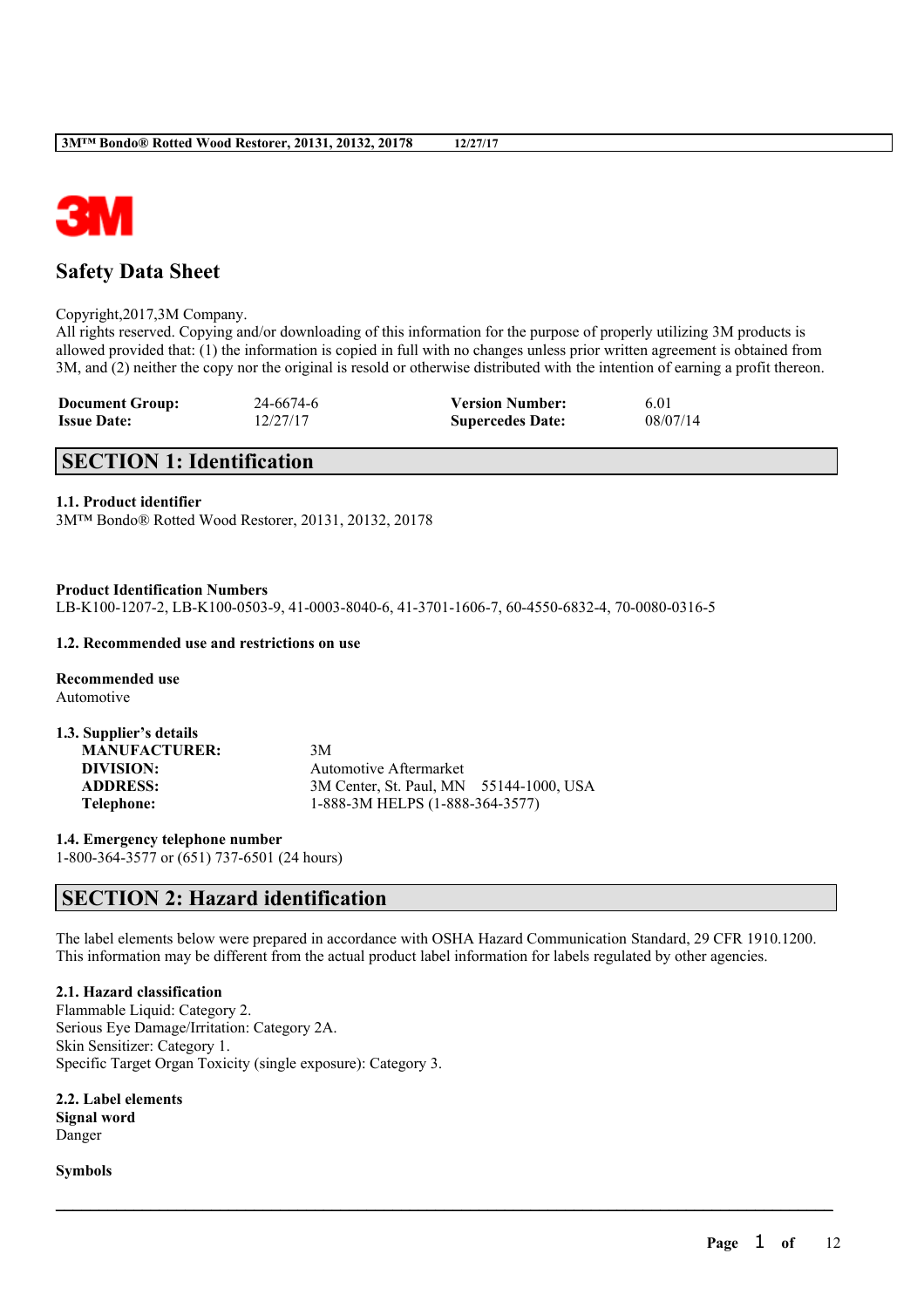Flame | Exclamation mark |

### **Pictograms**



- **Hazard Statements** Highly flammable liquid and vapor.
- Causes serious eye irritation. May cause an allergic skin reaction. May cause drowsiness or dizziness.

### **Precautionary Statements**

### **General:**

Keep out of reach of children.

### **Prevention:**

Keep away from heat/sparks/open flames/hot surfaces. - No smoking. Ground/bond container and receiving equipment. Use only non-sparking tools. Take precautionary measures against static discharge. Keep container tightly closed. Use explosion-proof electrical/ventilating/lighting equipment. Avoid breathing dust/fume/gas/mist/vapors/spray. Use only outdoors or in a well-ventilated area. Wear protective gloves and eye/face protection. Wash thoroughly after handling. Contaminated work clothing must not be allowed out of the workplace.

### **Response:**

IF INHALED: Remove person to fresh air and keep comfortable for breathing. IF ON SKIN (or hair): Take off immediately all contaminated clothing. Rinse skin with water/shower. IF IN EYES: Rinse cautiously with water for several minutes. Remove contact lenses, if present and easy to do. Continue rinsing. If eye irritation persists: Get medical advice/attention. If skin irritation or rash occurs: Get medical advice/attention. Wash contaminated clothing before reuse. Call a POISON CENTER or doctor/physician if you feel unwell. In case of fire: Use a fire fighting agent suitable for flammable liquids such as dry chemical or carbon dioxide to extinguish. **Storage:**

## Store in a well-ventilated place. Keep cool. Keep container tightly closed. Store locked up.

### **Disposal:**

Dispose of contents/container in accordance with applicable local/regional/national/international regulations.

 $\mathcal{L}_\mathcal{L} = \mathcal{L}_\mathcal{L} = \mathcal{L}_\mathcal{L} = \mathcal{L}_\mathcal{L} = \mathcal{L}_\mathcal{L} = \mathcal{L}_\mathcal{L} = \mathcal{L}_\mathcal{L} = \mathcal{L}_\mathcal{L} = \mathcal{L}_\mathcal{L} = \mathcal{L}_\mathcal{L} = \mathcal{L}_\mathcal{L} = \mathcal{L}_\mathcal{L} = \mathcal{L}_\mathcal{L} = \mathcal{L}_\mathcal{L} = \mathcal{L}_\mathcal{L} = \mathcal{L}_\mathcal{L} = \mathcal{L}_\mathcal{L}$ 

18% of the mixture consists of ingredients of unknown acute oral toxicity.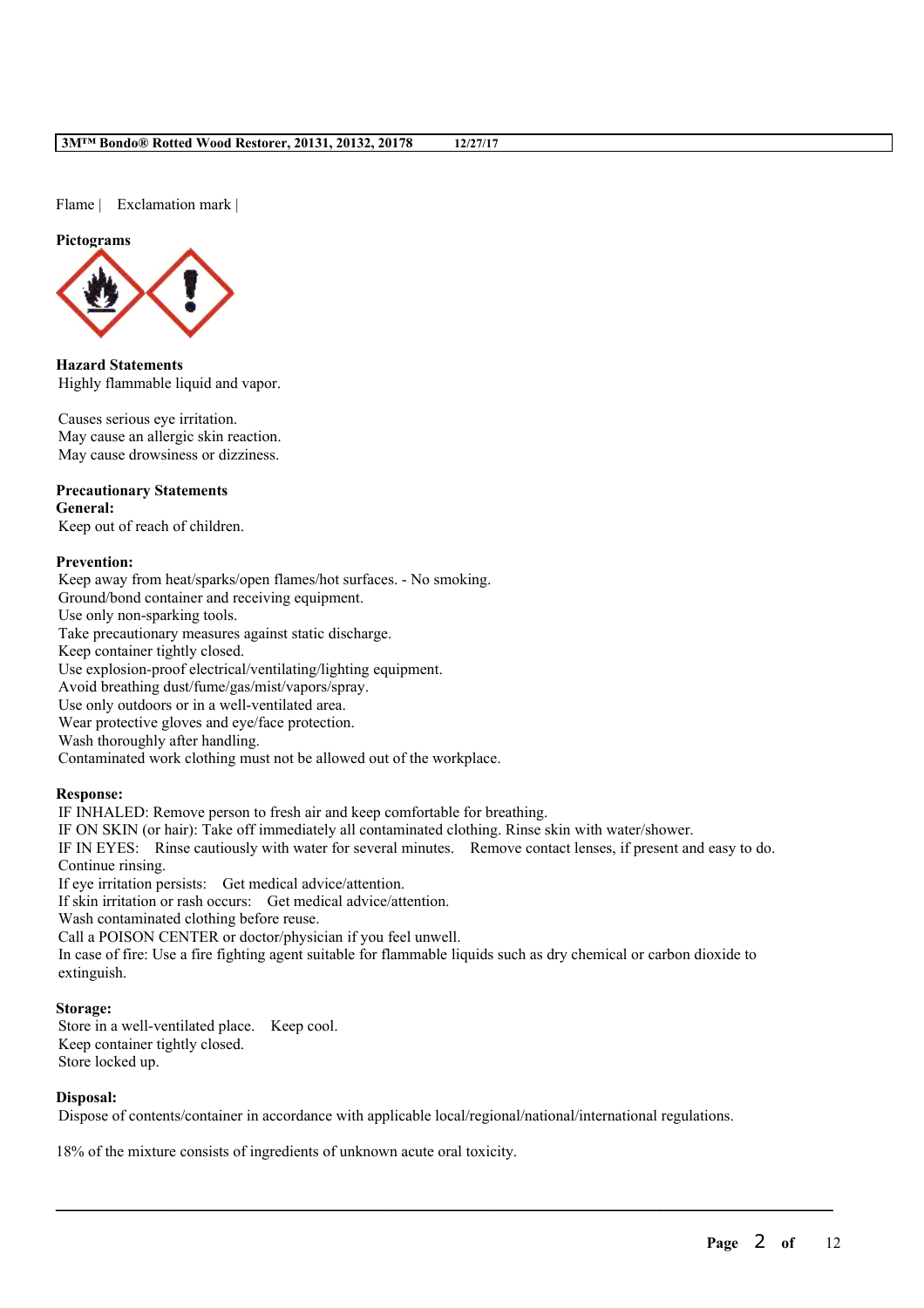18% of the mixture consists of ingredients of unknown acute inhalation toxicity.

# **SECTION 3: Composition/information on ingredients**

| Ingredient                                          | C.A.S. No.    | $%$ by Wt                 |
|-----------------------------------------------------|---------------|---------------------------|
| Acetone                                             | $67-64-1$     | 30 - 60 Trade Secret *    |
| Methyl Ethyl Ketone                                 | $78-93-3$     | 15 - 40 Trade Secret *    |
| 2-Butenedioic Acid (2E)-, Polymer with Chloroethene | 32650-26-3    | 7 - 13 Trade Secret *     |
| and Ethenyl Acetate                                 |               |                           |
| Ethyl Acetate                                       | 141-78-6      | 7 - 13 Trade Secret *     |
| <b>Acrylic Polymers</b>                             | Trade Secret* | 3 - 7 Trade Secret *      |
| Methyl Methacrylate                                 | $80 - 62 - 6$ | $\leq 0.3$ Trade Secret * |

\*The specific chemical identity and/or exact percentage (concentration) of this composition has been withheld as a trade secret.

# **SECTION 4: First aid measures**

### **4.1. Description of first aid measures**

### **Inhalation:**

Remove person to fresh air. If you feel unwell, get medical attention.

### **Skin Contact:**

Immediately wash with soap and water. Remove contaminated clothing and wash before reuse. If signs/symptoms develop, get medical attention.

### **Eye Contact:**

Immediately flush with large amounts of water. Remove contact lenses if easy to do. Continue rinsing. Get medical attention.

### **If Swallowed:**

Rinse mouth. If you feel unwell, get medical attention.

### **4.2. Most important symptoms and effects, both acute and delayed**

See Section 11.1. Information on toxicological effects.

### **4.3. Indication of any immediate medical attention and special treatment required**

Not applicable

# **SECTION 5: Fire-fighting measures**

### **5.1. Suitable extinguishing media**

In case of fire: Use a fire fighting agent suitable for flammable liquids such as dry chemical or carbon dioxide to extinguish.

### **5.2. Special hazards arising from the substance or mixture**

Closed containers exposed to heat from fire may build pressure and explode.

### **5.3. Special protective actions for fire-fighters**

Water may not effectively extinguish fire; however, it should be used to keep fire-exposed containers and surfaces cool and prevent explosive rupture.

 $\mathcal{L}_\mathcal{L} = \mathcal{L}_\mathcal{L} = \mathcal{L}_\mathcal{L} = \mathcal{L}_\mathcal{L} = \mathcal{L}_\mathcal{L} = \mathcal{L}_\mathcal{L} = \mathcal{L}_\mathcal{L} = \mathcal{L}_\mathcal{L} = \mathcal{L}_\mathcal{L} = \mathcal{L}_\mathcal{L} = \mathcal{L}_\mathcal{L} = \mathcal{L}_\mathcal{L} = \mathcal{L}_\mathcal{L} = \mathcal{L}_\mathcal{L} = \mathcal{L}_\mathcal{L} = \mathcal{L}_\mathcal{L} = \mathcal{L}_\mathcal{L}$ 

# **SECTION 6: Accidental release measures**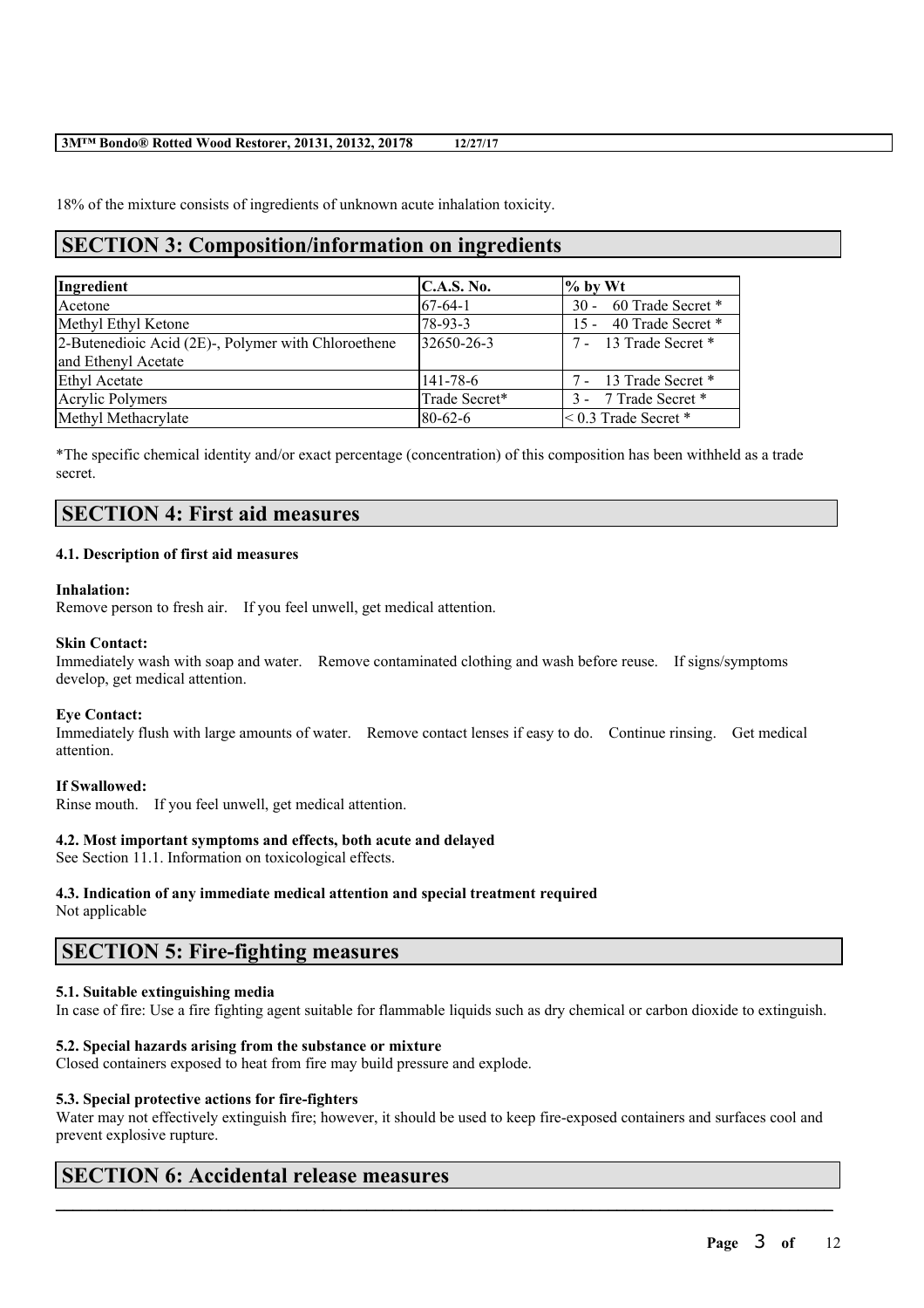### **6.1. Personal precautions, protective equipment and emergency procedures**

Evacuate area. Keep away from heat/sparks/open flames/hot surfaces. - No smoking. Use only non-sparking tools. Ventilate the area with fresh air. For large spill, or spills in confined spaces, provide mechanical ventilation to disperse or exhaust vapors, in accordance with good industrial hygiene practice. Warning! A motor could be an ignition source and could cause flammable gases or vapors in the spill area to burn or explode. Refer to other sections of this SDS for information regarding physical and health hazards, respiratory protection, ventilation, and personal protective equipment.

### **6.2. Environmental precautions**

Avoid release to the environment. For larger spills, cover drains and build dikes to prevent entry into sewer systems or bodies of water.

### **6.3. Methods and material for containment and cleaning up**

Contain spill. Cover spill area with a fire-extinguishing foam. An appropriate aqueous film forming foam (AFFF) is recommended. Working from around the edges of the spill inward, cover with bentonite, vermiculite, or commercially available inorganic absorbent material. Mix in sufficient absorbent until it appears dry. Remember, adding an absorbent material does not remove a physical, health, or environmental hazard. Collect as much of the spilled material as possible using non-sparking tools. Place in a metal container approved for transportation by appropriate authorities. Clean up residue with an appropriate solvent selected by a qualified and authorized person. Ventilate the area with fresh air. Read and follow safety precautions on the solvent label and SDS. Seal the container. Dispose of collected material as soon as possible in accordance with applicable local/regional/national/international regulations.

# **SECTION 7: Handling and storage**

### **7.1. Precautions for safe handling**

Keep out of reach of children. Keep away from heat/sparks/open flames/hot surfaces. - No smoking. Use only nonsparking tools. Take precautionary measures against static discharge. Avoid breathing dust/fume/gas/mist/vapors/spray. Do not get in eyes, on skin, or on clothing. Do not eat, drink or smoke when using this product. Wash thoroughly after handling. Contaminated work clothing should not be allowed out of the workplace. Avoid release to the environment. Wash contaminated clothing before reuse. Avoid contact with oxidizing agents (eg. chlorine, chromic acid etc.) Wear low static or properly grounded shoes. To minimize the risk of ignition, determine applicable electrical classifications for the process using this product and select specific local exhaust ventilation equipment to avoid flammable vapor accumulation. Ground/bond container and receiving equipment if there is potential for static electricity accumulation during transfer. Vapors may travel long distances along the ground or floor to an ignition source and flash back.

### **7.2. Conditions for safe storage including any incompatibilities**

Store in a well-ventilated place. Keep cool. Keep container tightly closed. Store away from heat. Store away from acids. Store away from oxidizing agents.

# **SECTION 8: Exposure controls/personal protection**

### **8.1. Control parameters**

### **Occupational exposure limits**

If a component is disclosed in section 3 but does not appear in the table below, an occupational exposure limit is not available for the component.

| Ingredient           | C.A.S. No. | Agency | Limit type                                          | <b>Additional Comments</b> |
|----------------------|------------|--------|-----------------------------------------------------|----------------------------|
| <b>Ethyl Acetate</b> | 141-78-6   | IOSHA  | $\text{TWA}: 1400 \text{ mg/m}3(400 \text{ ppm})$   |                            |
| <b>Ethyl Acetate</b> | 141-78-6   | ACGIH  | TWA:400 ppm                                         |                            |
| Acetone              | $67-64-1$  | ACGIH  | TWA:250 ppm;STEL:500 ppm   A4: Not class. as human  |                            |
|                      |            |        |                                                     | l carcin                   |
| Acetone              | $67-64-1$  | IOSHA  | $\text{TWA:} 2400 \text{ mg/m} 3(1000 \text{ ppm})$ |                            |
| Methyl Ethyl Ketone  | $78-93-3$  | ACGIH  | TWA:200 ppm;STEL:300 ppm                            |                            |
| Methyl Ethyl Ketone  | 78-93-3    | IOSHA  | $\text{TWA}:590 \text{ mg/m}3(200 \text{ ppm})$     |                            |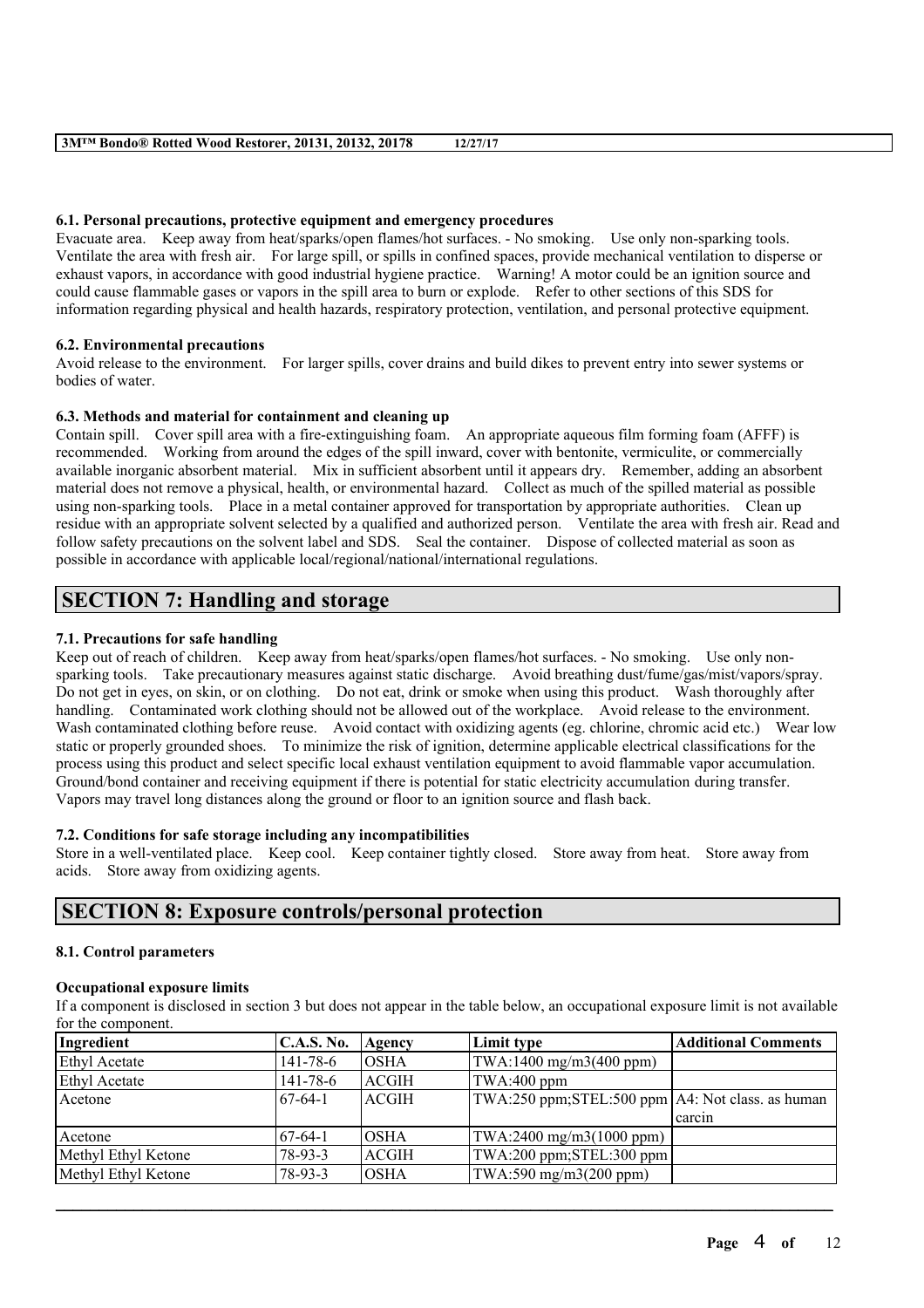| Methyl Methacrylate | $80-62-6$ | <b>ACGIH</b> | TWA:50 ppm;STEL:100 ppm   Dermal Sensitizer, A4: | Not class, as human<br>carcin |
|---------------------|-----------|--------------|--------------------------------------------------|-------------------------------|
|                     |           |              |                                                  |                               |
| Methyl Methacrylate | $80-62-6$ | OSHA         | $(TWA:410 \text{ mg/m}3(100 \text{ ppm})$        |                               |

ACGIH : American Conference of Governmental Industrial Hygienists

AIHA : American Industrial Hygiene Association

CMRG : Chemical Manufacturer's Recommended Guidelines

OSHA : United States Department of Labor - Occupational Safety and Health Administration

TWA: Time-Weighted-Average

STEL: Short Term Exposure Limit

CEIL: Ceiling

#### **8.2. Exposure controls**

### **8.2.1. Engineering controls**

Use general dilution ventilation and/or local exhaust ventilation to control airborne exposures to below relevant Exposure Limits and/or control dust/fume/gas/mist/vapors/spray. If ventilation is not adequate, use respiratory protection equipment. Use explosion-proof ventilation equipment.

### **8.2.2. Personal protective equipment (PPE)**

### **Eye/face protection**

Select and use eye/face protection to prevent contact based on the results of an exposure assessment. The following eye/face protection(s) are recommended: Indirect Vented Goggles

### **Skin/hand protection**

Select and use gloves and/or protective clothing approved to relevant local standards to prevent skin contact based on the results of an exposure assessment. Selection should be based on use factors such as exposure levels, concentration of the substance or mixture, frequency and duration, physical challenges such as temperature extremes, and other use conditions. Consult with your glove and/or protective clothing manufacturer for selection of appropriate compatible gloves/protective clothing.

Gloves made from the following material(s) are recommended: Butyl Rubber

If this product is used in a manner that presents a higher potential for exposure (eg. spraying, high splash potential etc.), then use of protective coveralls may be necessary. Select and use body protection to prevent contact based on the results of an exposure assessment. The following protective clothing material(s) are recommended: Apron – Butyl rubber

### **Respiratory protection**

An exposure assessment may be needed to decide if a respirator is required. If a respirator is needed, use respirators as part of a full respiratory protection program. Based on the results of the exposure assessment, select from the following respirator type(s) to reduce inhalation exposure:

 $\mathcal{L}_\mathcal{L} = \mathcal{L}_\mathcal{L} = \mathcal{L}_\mathcal{L} = \mathcal{L}_\mathcal{L} = \mathcal{L}_\mathcal{L} = \mathcal{L}_\mathcal{L} = \mathcal{L}_\mathcal{L} = \mathcal{L}_\mathcal{L} = \mathcal{L}_\mathcal{L} = \mathcal{L}_\mathcal{L} = \mathcal{L}_\mathcal{L} = \mathcal{L}_\mathcal{L} = \mathcal{L}_\mathcal{L} = \mathcal{L}_\mathcal{L} = \mathcal{L}_\mathcal{L} = \mathcal{L}_\mathcal{L} = \mathcal{L}_\mathcal{L}$ 

Half facepiece or full facepiece air-purifying respirator suitable for organic vapors

For questions about suitability for a specific application, consult with your respirator manufacturer.

# **SECTION 9: Physical and chemical properties**

### **9.1. Information on basic physical and chemical properties**

| <b>General Physical Form:</b> | Liquid |
|-------------------------------|--------|
| Odor, Color, Grade:           | No od  |
| Odor threshold                | No Da  |
| рH                            | No Da  |
| <b>Melting point</b>          | No Da  |

**Odor, Color, Grade:** No odor Almost Water White **Odor threshold** *No Data Available* **pH** *No Data Available* **Melting point** *No Data Available*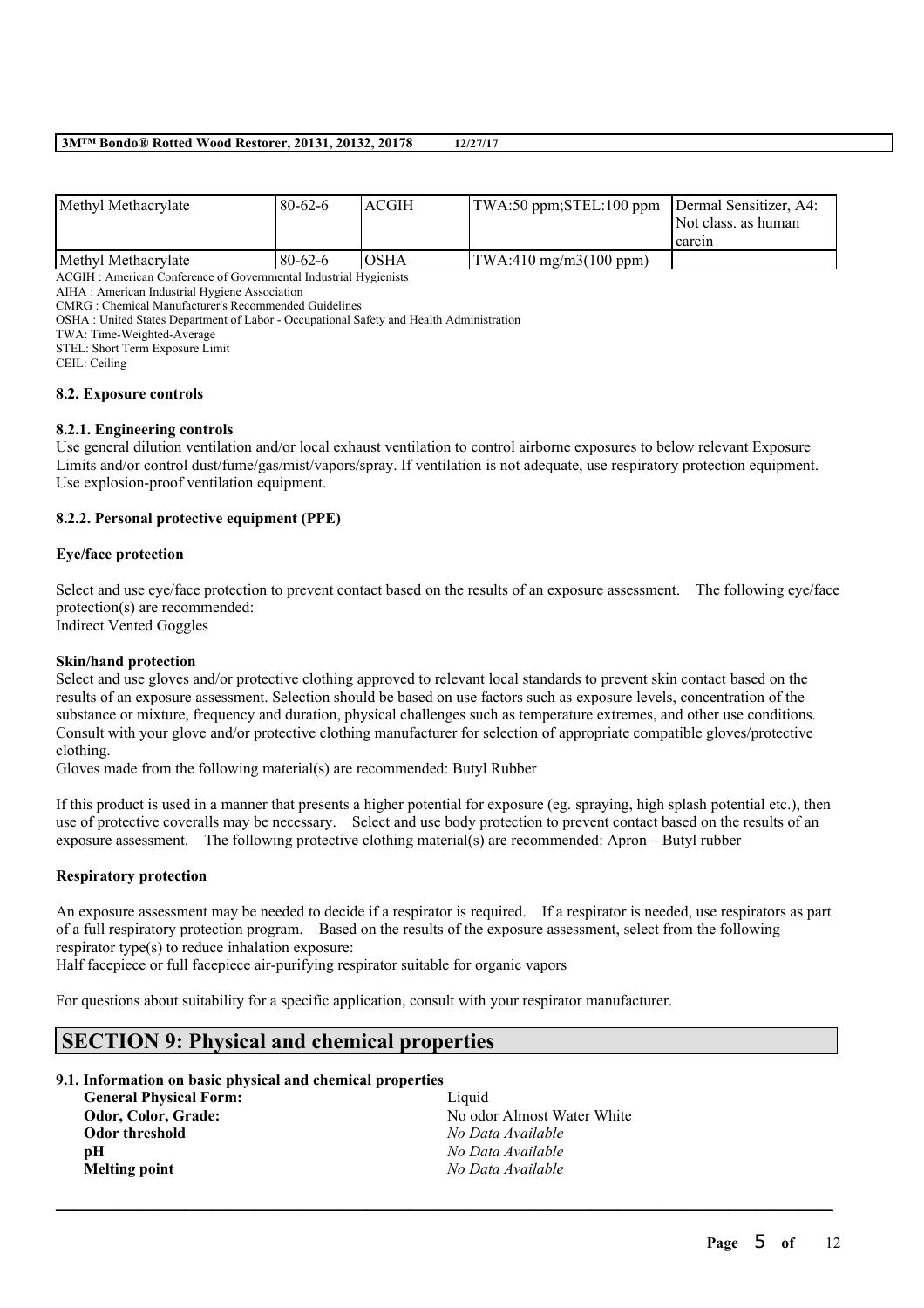| <b>Boiling Point</b>                      | 78 °C                                                       |
|-------------------------------------------|-------------------------------------------------------------|
| <b>Flash Point</b>                        | -20 °C [ <i>Test Method</i> : Pensky-Martens Closed Cup]    |
| <b>Evaporation rate</b>                   | No Data Available                                           |
| <b>Flammability (solid, gas)</b>          | Not Applicable                                              |
| <b>Flammable Limits(LEL)</b>              | No Data Available                                           |
| <b>Flammable Limits(UEL)</b>              | No Data Available                                           |
| <b>Vapor Pressure</b>                     | No Data Available                                           |
| <b>Vapor Pressure</b>                     | No Data Available                                           |
| <b>Vapor Density</b>                      | No Data Available                                           |
| <b>Vapor Density</b>                      | No Data Available                                           |
| <b>Density</b>                            | $0.876$ g/ml                                                |
| <b>Specific Gravity</b>                   | $0.876$ [ <i>Ref Std:</i> WATER=1]                          |
| <b>Solubility in Water</b>                | Nil                                                         |
| Solubility- non-water                     | No Data Available                                           |
| Partition coefficient: n-octanol/water    | No Data Available                                           |
| <b>Autoignition temperature</b>           | No Data Available                                           |
| <b>Decomposition temperature</b>          | No Data Available                                           |
| <b>Viscosity</b>                          | No Data Available                                           |
| <b>Hazardous Air Pollutants</b>           | 0.02 lb HAPS/lb solids [Test Method:Calculated]             |
| <b>Volatile Organic Compounds</b>         | 341 g/l [Test Method: calculated SCAQMD rule 443.1]         |
| <b>Volatile Organic Compounds</b>         | 38.9 % weight [Test Method: calculated per CARB title 2]    |
| <b>Percent volatile</b>                   | $82.6\%$ weight                                             |
| <b>VOC Less H2O &amp; Exempt Solvents</b> | 660 g/l [ <i>Test Method:calculated SCAQMD rule 443.1</i> ] |
|                                           |                                                             |

# **SECTION 10: Stability and reactivity**

### **10.1. Reactivity**

This material may be reactive with certain agents under certain conditions - see the remaining headings in this section.

## **10.2. Chemical stability**

Stable.

# **10.3. Possibility of hazardous reactions**

Hazardous polymerization will not occur.

## **10.4. Conditions to avoid**

Sparks and/or flames Heat

### **10.5. Incompatible materials** Strong acids

Strong oxidizing agents

## **10.6. Hazardous decomposition products**

**Substance Condition** Hydrocarbons Not Specified Carbon monoxide Not Specified Carbon dioxide Not Specified

# **SECTION 11: Toxicological information**

The information below may not be consistent with the material classification in Section 2 if specific ingredient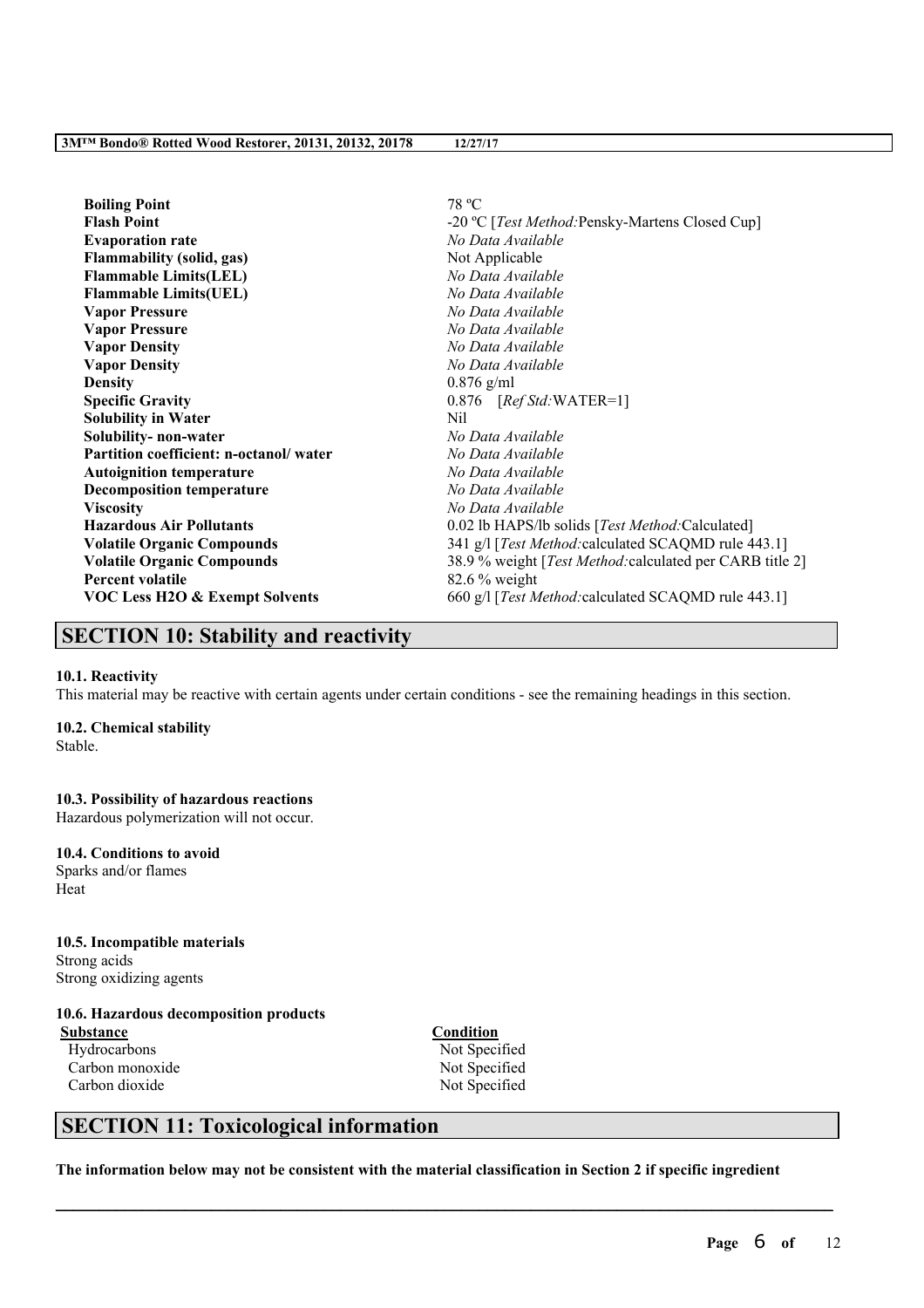**classifications are mandated by a competent authority. In addition, toxicological data on ingredients may not be** reflected in the material classification and/or the signs and symptoms of exposure, because an ingredient may be present below the threshold for labeling, an ingredient may not be available for exposure, or the data may not be **relevant to the material as a whole.**

### **11.1. Information on Toxicological effects**

### **Signs and Symptoms of Exposure**

### Based on test data and/or information on the components, this material may produce the following health effects:

### **Inhalation:**

Respiratory Tract Irritation: Signs/symptoms may include cough, sneezing, nasal discharge, headache, hoarseness, and nose and throat pain.

May cause additional health effects (see below).

### **Skin Contact:**

Dermal Defatting: Signs/symptoms may include localized redness, itching, drying and cracking of skin. Allergic Skin Reaction (non-photo induced): Signs/symptoms may include redness, swelling, blistering, and itching.

### **Eye Contact:**

Severe Eye Irritation: Signs/symptoms may include significant redness, swelling, pain, tearing, cloudy appearance of the cornea, and impaired vision.

### **Ingestion:**

Gastrointestinal Irritation: Signs/symptoms may include abdominal pain, stomach upset, nausea, vomiting and diarrhea.

May cause additional health effects (see below).

### **Additional Health Effects:**

### **Single exposure may cause target organ effects:**

Central Nervous System (CNS) Depression: Signs/symptoms may include headache, dizziness, drowsiness, incoordination, nausea, slowed reaction time, slurred speech, giddiness, and unconsciousness.

### **Toxicological Data**

If a component is disclosed in section 3 but does not appear in a table below, either no data are available for that endpoint or the data are not sufficient for classification.

### **Acute Toxicity**

| Name                | Route                                 | <b>Species</b> | Value                                             |
|---------------------|---------------------------------------|----------------|---------------------------------------------------|
| Overall product     | Inhalation-<br>Vapor $(4 \text{ hr})$ |                | No data available; calculated $ATE > 50$ mg/l     |
| Overall product     | Ingestion                             |                | No data available; calculated $ATE > 5,000$ mg/kg |
| Acetone             | Dermal                                | Rabbit         | $LD50 > 15,688$ mg/kg                             |
| Acetone             | Inhalation-<br>Vapor (4<br>hours)     | Rat            | $LC50$ 76 mg/l                                    |
| Acetone             | Ingestion                             | Rat            | $5,800$ mg/kg<br>LD50                             |
| Methyl Ethyl Ketone | Dermal                                | Rabbit         | $LD50 > 8,050$ mg/kg                              |
| Methyl Ethyl Ketone | Inhalation-<br>Vapor (4<br>hours)     | Rat            | $LC50$ 34.5 mg/l                                  |
| Methyl Ethyl Ketone | Ingestion                             | Rat            | LD50 $2,737$ mg/kg                                |
| Ethyl Acetate       | Dermal                                | Rabbit         | $LD50 > 18,000$ mg/kg                             |
| Ethyl Acetate       | Inhalation-<br>Vapor (4               | Rat            | LC50<br>$70.5 \text{ mg/l}$                       |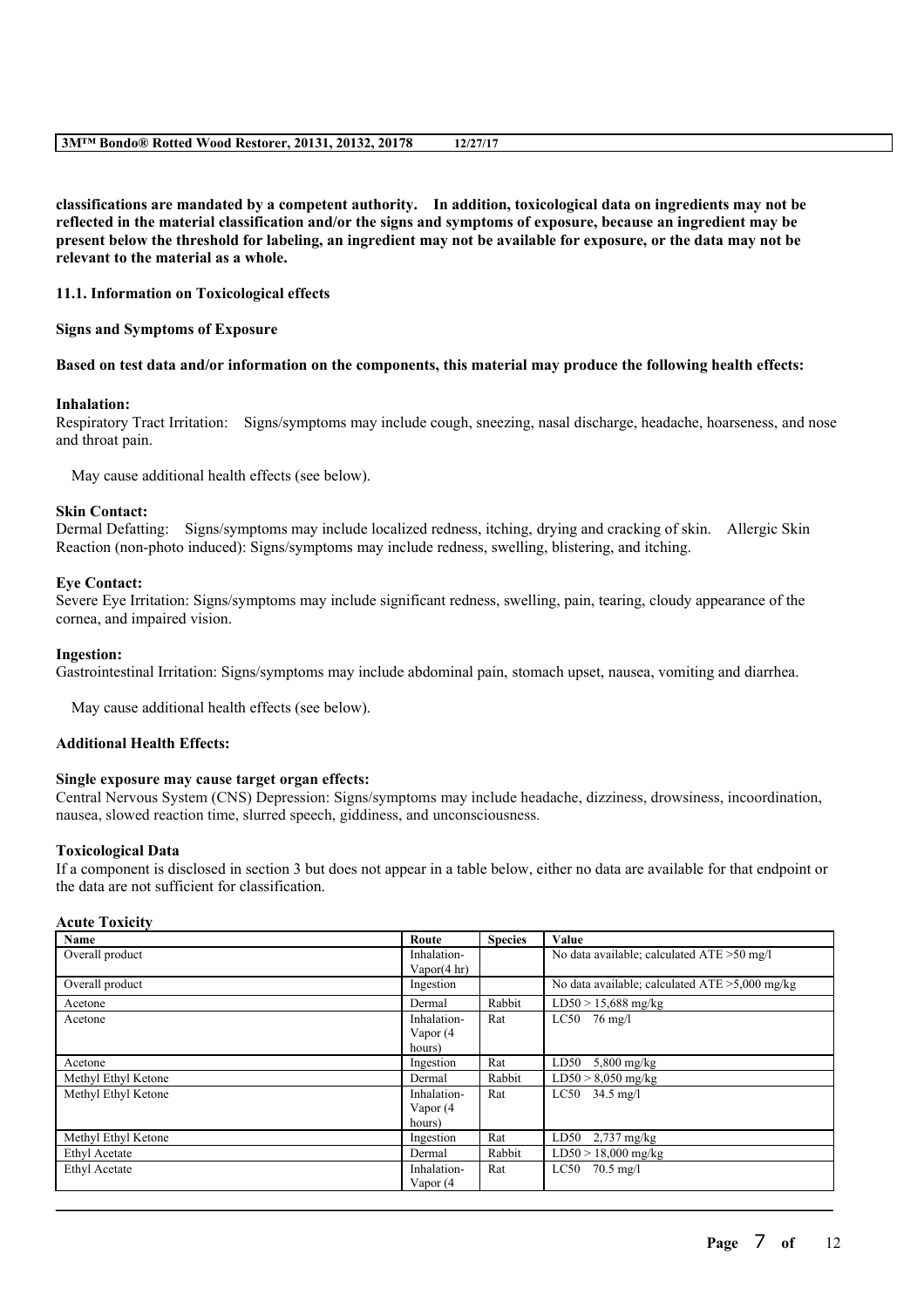|                     | hours)      |        |                       |
|---------------------|-------------|--------|-----------------------|
| Ethyl Acetate       | Ingestion   | Rat    | LD50 $5,620$ mg/kg    |
| Methyl Methacrylate | Dermal      | Rabbit | $LD50 > 5,000$ mg/kg  |
| Methyl Methacrylate | Inhalation- | Rat    | $LC50$ 29 mg/l        |
|                     | Vapor (4    |        |                       |
|                     | hours)      |        |                       |
| Methyl Methacrylate | Ingestion   | Rat    | LD50<br>$7.900$ mg/kg |

 $ATE = acute$  toxicity estimate

## **Skin Corrosion/Irritation**

| Name                | <b>Species</b> | Value              |
|---------------------|----------------|--------------------|
|                     |                |                    |
| Acetone             | Mouse          | Minimal irritation |
| Methyl Ethyl Ketone | Rabbit         | Minimal irritation |
| Ethyl Acetate       | Rabbit         | Minimal irritation |
| Methyl Methacrylate | Human          | Mild irritant      |
|                     | and            |                    |
|                     | animal         |                    |

## **Serious Eye Damage/Irritation**

| Name                | <b>Species</b> | Value             |
|---------------------|----------------|-------------------|
|                     |                |                   |
| Acetone             | Rabbit         | Severe irritant   |
| Methyl Ethyl Ketone | Rabbit         | Severe irritant   |
| Ethyl Acetate       | Rabbit         | Mild irritant     |
| Methyl Methacrylate | Rabbit         | Moderate irritant |

## **Skin Sensitization**

| Name                | <b>Species</b> | Value          |
|---------------------|----------------|----------------|
| Ethyl Acetate       | Guinea         | Not classified |
|                     | pig            |                |
| Methyl Methacrylate | Human          | Sensitizing    |
|                     | and            |                |
|                     | animal         |                |

## **Respiratory Sensitization**

| Name                     | <b>Species</b>     | <b>WY 3</b><br>⁄ alue                      |
|--------------------------|--------------------|--------------------------------------------|
| l Methacrvlate<br>Methyl | <b>TY</b><br>Human | $\sim$<br>Not <sub>0</sub><br>t classified |

## **Germ Cell Mutagenicity**

| Name                 | Route    | Value                                          |
|----------------------|----------|------------------------------------------------|
|                      |          |                                                |
| Acetone              | In vivo  | Not mutagenic                                  |
| Acetone              | In Vitro | Some positive data exist, but the data are not |
|                      |          | sufficient for classification                  |
| Methyl Ethyl Ketone  | In Vitro | Not mutagenic                                  |
| <b>Ethyl Acetate</b> | In Vitro | Not mutagenic                                  |
| <b>Ethyl Acetate</b> | In vivo  | Not mutagenic                                  |
| Methyl Methacrylate  | In vivo  | Not mutagenic                                  |
| Methyl Methacrylate  | In Vitro | Some positive data exist, but the data are not |
|                      |          | sufficient for classification                  |

## **Carcinogenicity**

| Name                | Route      | <b>Species</b> | Value            |
|---------------------|------------|----------------|------------------|
| Acetone             | <b>Not</b> | Multiple       | Not carcinogenic |
|                     | Specified  | animal         |                  |
|                     |            | species        |                  |
| Methyl Ethyl Ketone | Inhalation | Human          | Not carcinogenic |
| Methyl Methacrylate | Ingestion  | Rat            | Not carcinogenic |
| Methyl Methacrylate | Inhalation | Human          | Not carcinogenic |
|                     |            | and            |                  |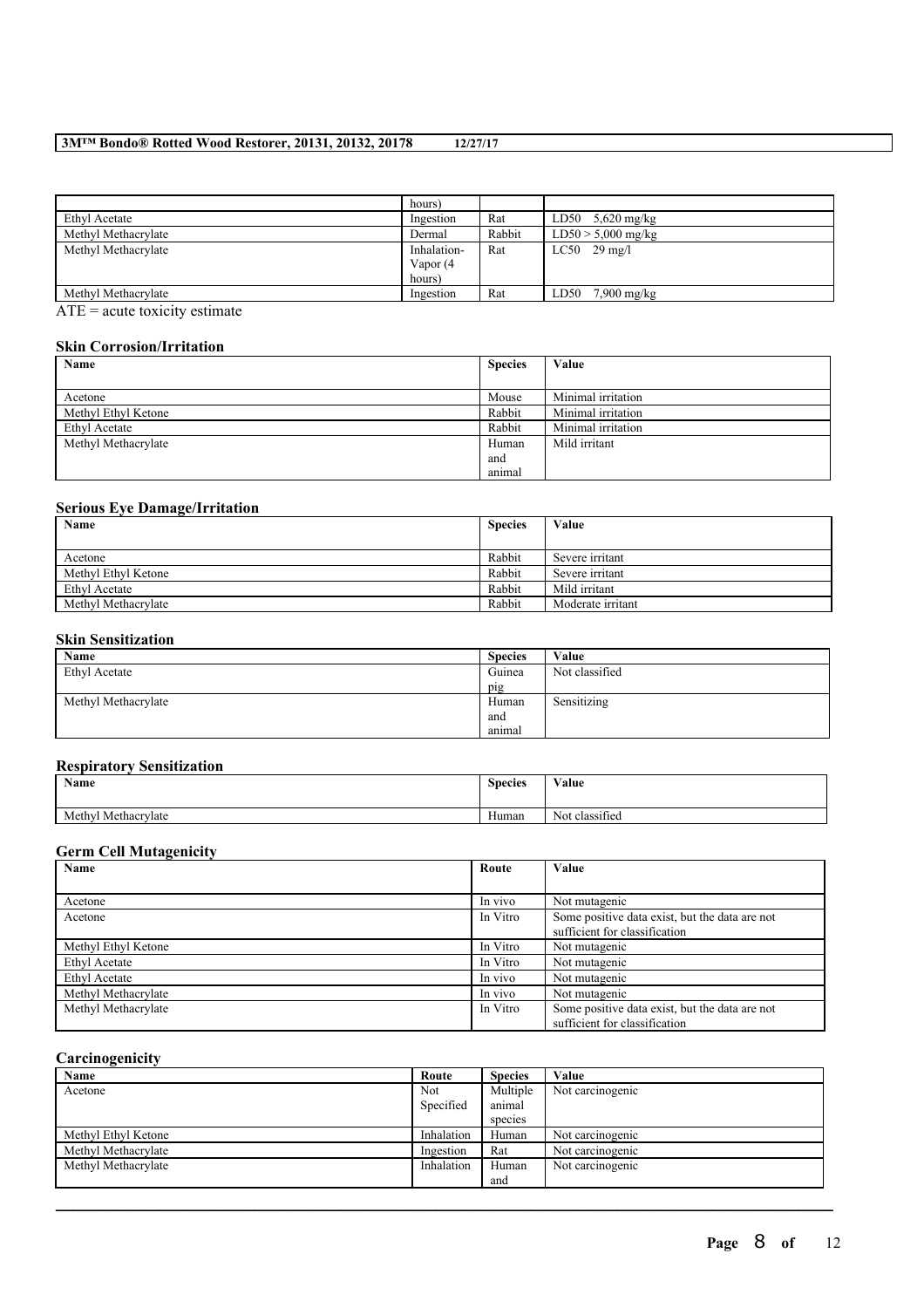animal

# **Reproductive Toxicity**

## **Reproductive and/or Developmental Effects**

| Name                | Route      | <b>Value</b>                         | <b>Species</b> | <b>Test Result</b>              | <b>Exposure</b><br><b>Duration</b> |
|---------------------|------------|--------------------------------------|----------------|---------------------------------|------------------------------------|
| Acetone             | Ingestion  | Not classified for male reproduction | Rat            | <b>NOAEL 1,700</b><br>mg/kg/day | 13 weeks                           |
| Acetone             | Inhalation | Not classified for development       | Rat            | NOAEL 5.2<br>mg/l               | during<br>organogenesi<br>s        |
| Methyl Ethyl Ketone | Inhalation | Not classified for development       | Rat            | LOAEL 8.8<br>mg/l               | during<br>gestation                |
| Methyl Methacrylate | Inhalation | Not classified for male reproduction | Mouse          | <b>NOAEL 36.9</b><br>mg/l       |                                    |
| Methyl Methacrylate | Inhalation | Not classified for development       | Rat            | NOAEL 8.3<br>mg/l               | during<br>organogenesi             |

## **Target Organ(s)**

## **Specific Target Organ Toxicity - single exposure**

| Name                | Route      | <b>Target Organ(s)</b> | Value                             | <b>Species</b> | <b>Test Result</b>        | <b>Exposure</b> |
|---------------------|------------|------------------------|-----------------------------------|----------------|---------------------------|-----------------|
|                     |            |                        |                                   |                |                           | <b>Duration</b> |
| Acetone             | Inhalation | central nervous        | May cause drowsiness or           | Human          | NOAEL Not                 |                 |
|                     |            | system depression      | dizziness                         |                | available                 |                 |
| Acetone             | Inhalation | respiratory irritation | Some positive data exist, but the | Human          | <b>NOAEL Not</b>          |                 |
|                     |            |                        | data are not sufficient for       |                | available                 |                 |
|                     |            |                        | classification                    |                |                           |                 |
| Acetone             | Inhalation | immune system          | Not classified                    | Human          | <b>NOAEL 1.19</b><br>mg/l | 6 hours         |
| Acetone             | Inhalation | liver                  | Not classified                    | Guinea         | NOAEL Not                 |                 |
|                     |            |                        |                                   | pig            | available                 |                 |
| Acetone             | Ingestion  | central nervous        | May cause drowsiness or           | Human          | <b>NOAEL Not</b>          | poisoning       |
|                     |            | system depression      | dizziness                         |                | available                 | and/or abuse    |
| Methyl Ethyl Ketone | Inhalation | central nervous        | May cause drowsiness or           | official       | <b>NOAEL Not</b>          |                 |
|                     |            | system depression      | dizziness                         | classifica     | available                 |                 |
|                     |            |                        |                                   | tion           |                           |                 |
| Methyl Ethyl Ketone | Inhalation | respiratory irritation | Some positive data exist, but the | Human          | <b>NOAEL Not</b>          |                 |
|                     |            |                        | data are not sufficient for       |                | available                 |                 |
|                     |            |                        | classification                    |                |                           |                 |
| Methyl Ethyl Ketone | Ingestion  | central nervous        | May cause drowsiness or           | Professio      | NOAEL Not                 |                 |
|                     |            | system depression      | dizziness                         | nal            | available                 |                 |
|                     |            |                        |                                   | judgeme        |                           |                 |
|                     |            |                        |                                   | nt             |                           |                 |
| Methyl Ethyl Ketone | Ingestion  | liver                  | Not classified                    | Rat            | NOAEL Not                 | not applicable  |
|                     |            |                        |                                   |                | available                 |                 |
| Methyl Ethyl Ketone | Ingestion  | kidney and/or          | Not classified                    | Rat            | <b>LOAEL</b>              | not applicable  |
|                     |            | bladder                |                                   |                | $1,080$ mg/kg             |                 |
| Ethyl Acetate       | Inhalation | central nervous        | May cause drowsiness or           | Human          | <b>NOAEL Not</b>          |                 |
|                     |            | system depression      | dizziness                         |                | available                 |                 |
| Ethyl Acetate       | Inhalation | respiratory irritation | Some positive data exist, but the | Human          | <b>NOAEL Not</b>          |                 |
|                     |            |                        | data are not sufficient for       |                | available                 |                 |
|                     |            |                        | classification                    |                |                           |                 |
| Ethyl Acetate       | Ingestion  | central nervous        | May cause drowsiness or           | Human          | <b>NOAEL Not</b>          |                 |
|                     |            | system depression      | dizziness                         |                | available                 |                 |
| Methyl Methacrylate | Inhalation | respiratory irritation | May cause respiratory irritation  | Human          | <b>NOAEL Not</b>          | occupational    |
|                     |            |                        |                                   |                | available                 | exposure        |

## **Specific Target Organ Toxicity - repeated exposure**

| <b>Name</b> | Route  | Target Organ(s) | Value          | <b>Species</b> | <b>Test Result</b>            | Exposure<br><b>Duration</b> |
|-------------|--------|-----------------|----------------|----------------|-------------------------------|-----------------------------|
| Acetone     | Dermal | eyes            | Not classified | Guinea<br>D12  | <b>NOAEL Not</b><br>available | weeks                       |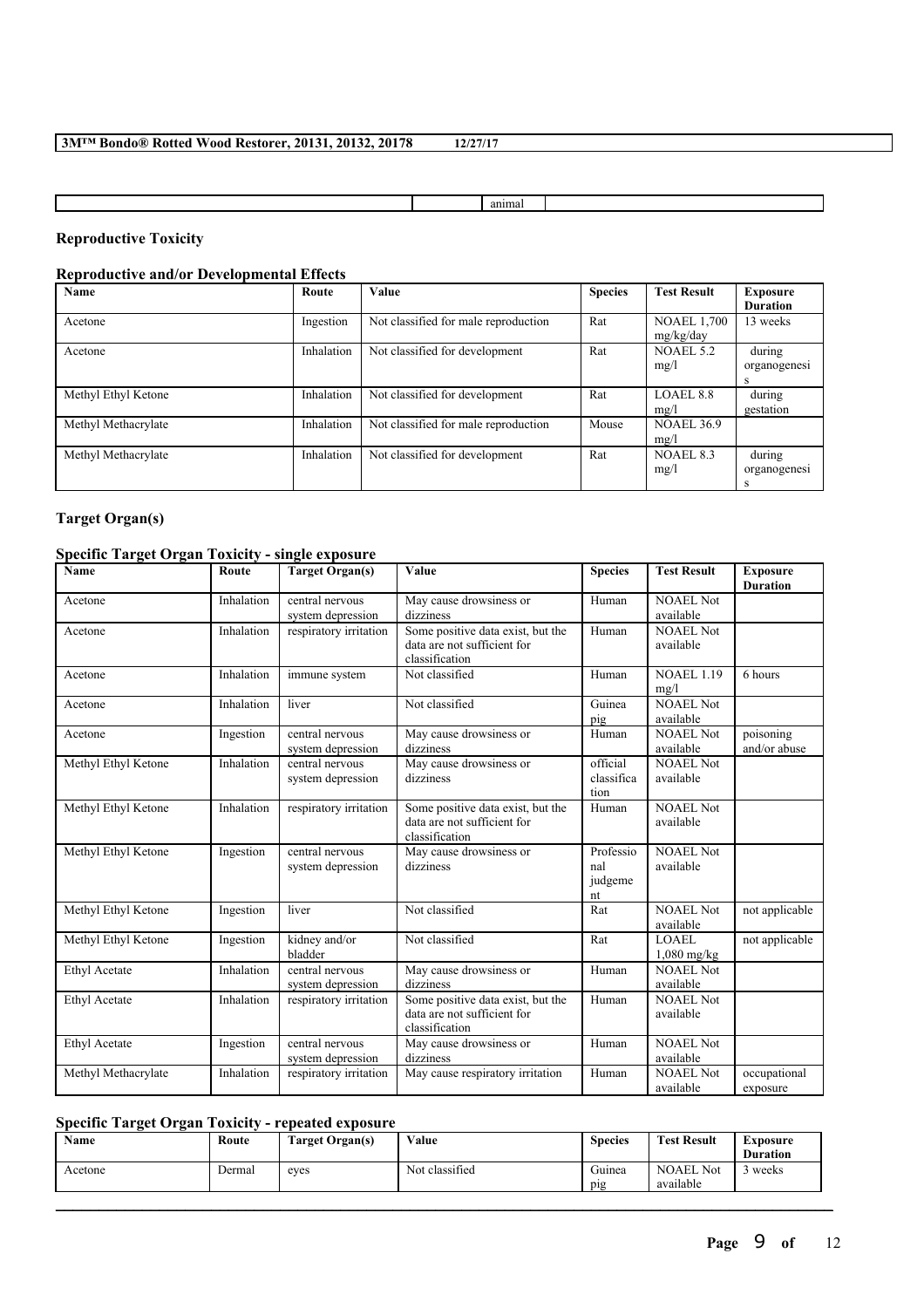| Acetone              | Inhalation | hematopoietic<br>system                                                                                                                                        | Not classified                                                    | Human                         | <b>NOAEL 3</b><br>mg/l              | 6 weeks                  |
|----------------------|------------|----------------------------------------------------------------------------------------------------------------------------------------------------------------|-------------------------------------------------------------------|-------------------------------|-------------------------------------|--------------------------|
| Acetone              | Inhalation | immune system                                                                                                                                                  | Not classified                                                    | Human                         | <b>NOAEL 1.19</b><br>mg/l           | 6 days                   |
| Acetone              | Inhalation | kidney and/or<br>bladder                                                                                                                                       | Not classified                                                    | Guinea<br>pig                 | <b>NOAEL 119</b><br>mg/l            | not available            |
| Acetone              | Inhalation | heart   liver                                                                                                                                                  | Not classified                                                    | Rat                           | <b>NOAEL 45</b><br>mg/l             | 8 weeks                  |
| Acetone              | Ingestion  | kidney and/or<br>bladder                                                                                                                                       | Not classified                                                    | Rat                           | <b>NOAEL 900</b><br>mg/kg/day       | 13 weeks                 |
| Acetone              | Ingestion  | heart                                                                                                                                                          | Not classified                                                    | Rat                           | <b>NOAEL</b><br>2,500<br>mg/kg/day  | 13 weeks                 |
| Acetone              | Ingestion  | hematopoietic<br>system                                                                                                                                        | Not classified                                                    | Rat                           | <b>NOAEL 200</b><br>mg/kg/day       | 13 weeks                 |
| Acetone              | Ingestion  | liver                                                                                                                                                          | Not classified                                                    | Mouse                         | <b>NOAEL</b><br>3,896<br>mg/kg/day  | 14 days                  |
| Acetone              | Ingestion  | eyes                                                                                                                                                           | Not classified                                                    | Rat                           | <b>NOAEL</b><br>3,400<br>mg/kg/day  | 13 weeks                 |
| Acetone              | Ingestion  | respiratory system                                                                                                                                             | Not classified                                                    | Rat                           | <b>NOAEL</b><br>2,500<br>mg/kg/day  | 13 weeks                 |
| Acetone              | Ingestion  | muscles                                                                                                                                                        | Not classified                                                    | Rat                           | <b>NOAEL</b><br>2,500 mg/kg         | 13 weeks                 |
| Acetone              | Ingestion  | skin   bone, teeth,<br>nails, and/or hair                                                                                                                      | Not classified                                                    | Mouse                         | <b>NOAEL</b><br>11,298<br>mg/kg/day | 13 weeks                 |
| Methyl Ethyl Ketone  | Dermal     | nervous system                                                                                                                                                 | Not classified                                                    | Guinea<br>pig                 | <b>NOAEL Not</b><br>available       | 31 weeks                 |
| Methyl Ethyl Ketone  | Inhalation | liver   kidney and/or<br>bladder   heart  <br>endocrine system  <br>bone, teeth, nails,<br>and/or hair<br>hematopoietic<br>system   immune<br>system   muscles | Not classified                                                    | Rat                           | <b>NOAEL 14.7</b><br>mg/l           | 90 days                  |
| Methyl Ethyl Ketone  | Ingestion  | liver                                                                                                                                                          | Not classified                                                    | Rat                           | <b>NOAEL Not</b><br>available       | 7 days                   |
| Methyl Ethyl Ketone  | Ingestion  | nervous system                                                                                                                                                 | Not classified                                                    | Rat                           | <b>NOAEL 173</b><br>mg/kg/day       | 90 days                  |
| <b>Ethyl Acetate</b> | Inhalation | endocrine system  <br>liver   nervous<br>system                                                                                                                | Not classified                                                    | Rat                           | <b>NOAEL</b><br>$0.043$ mg/l        | 90 days                  |
| Ethyl Acetate        | Inhalation | hematopoietic<br>system                                                                                                                                        | Not classified                                                    | Rabbit                        | LOAEL 16<br>mg/l                    | 40 days                  |
| Ethyl Acetate        | Ingestion  | hematopoietic<br>system   liver  <br>kidney and/or<br>bladder                                                                                                  | Not classified                                                    | Rat                           | <b>NOAEL</b><br>3,600<br>mg/kg/day  | 90 days                  |
| Methyl Methacrylate  | Dermal     | peripheral nervous<br>system                                                                                                                                   | Not classified                                                    | Human                         | <b>NOAEL Not</b><br>available       | occupational<br>exposure |
| Methyl Methacrylate  | Inhalation | olfactory system                                                                                                                                               | Causes damage to organs through<br>prolonged or repeated exposure | Human                         | <b>NOAEL Not</b><br>available       | occupational<br>exposure |
| Methyl Methacrylate  | Inhalation | kidney and/or<br>bladder                                                                                                                                       | Not classified                                                    | Multiple<br>animal<br>species | <b>NOAEL Not</b><br>available       | 14 weeks                 |
| Methyl Methacrylate  | Inhalation | liver                                                                                                                                                          | Not classified                                                    | Mouse                         | <b>NOAEL 12.3</b><br>mg/l           | 14 weeks                 |
| Methyl Methacrylate  | Inhalation | respiratory system                                                                                                                                             | Not classified                                                    | Human                         | <b>NOAEL Not</b><br>available       | occupational<br>exposure |

## **Aspiration Hazard**

For the component/components, either no data are currently available or the data are not sufficient for classification.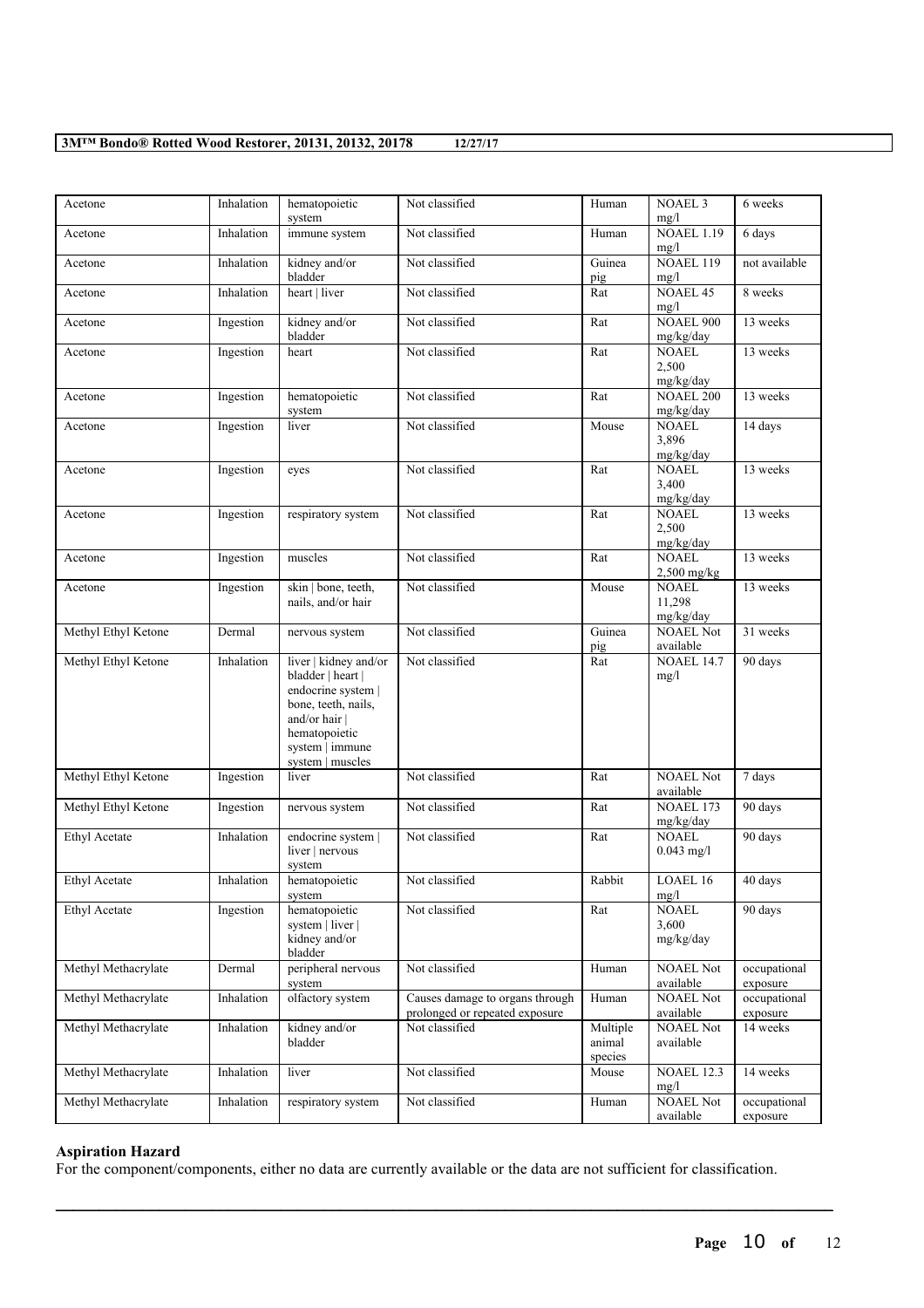Please contact the address or phone number listed on the first page of the SDS for additional toxicological information **on this material and/or its components.**

# **SECTION 12: Ecological information**

## **Ecotoxicological information**

Please contact the address or phone number listed on the first page of the SDS for additional ecotoxicological information on this material and/or its components.

### **Chemical fate information**

Please contact the address or phone number listed on the first page of the SDS for additional chemical fate information on this material and/or its components.

# **SECTION 13: Disposal considerations**

### **13.1. Disposal methods**

Dispose of contents/ container in accordance with the local/regional/national/international regulations.

Incinerate in a permitted waste incineration facility. As a disposal alternative, utilize an acceptable permitted waste disposal facility. Empty drums/barrels/containers used for transporting and handling hazardous chemicals (chemical substances/mixtures/preparations classified as Hazardous as per applicable regulations) shall be considered, stored, treated & disposed of as hazardous wastes unless otherwise defined by applicable waste regulations. Consult with the respective regulating authorities to determine the available treatment and disposal facilities.

# **SECTION 14: Transport Information**

For Transport Information, please visit http://3M.com/Transportinfo or call 1-800-364-3577 or 651-737-6501.

# **SECTION 15: Regulatory information**

### **15.1. US Federal Regulations**

Contact 3M for more information.

### **EPCRA 311/312 Hazard Classifications:**

### **Physical Hazards**

Flammable (gases, aerosols, liquids, or solids)

### **Health Hazards**

Serious eye damage or eye irritation

Specific target organ toxicity (single or repeated exposure)

### **15.2. State Regulations**

Contact 3M for more information.

### **15.3. Chemical Inventories**

The components of this product are in compliance with the chemical notification requirements of TSCA.

 $\mathcal{L}_\mathcal{L} = \mathcal{L}_\mathcal{L} = \mathcal{L}_\mathcal{L} = \mathcal{L}_\mathcal{L} = \mathcal{L}_\mathcal{L} = \mathcal{L}_\mathcal{L} = \mathcal{L}_\mathcal{L} = \mathcal{L}_\mathcal{L} = \mathcal{L}_\mathcal{L} = \mathcal{L}_\mathcal{L} = \mathcal{L}_\mathcal{L} = \mathcal{L}_\mathcal{L} = \mathcal{L}_\mathcal{L} = \mathcal{L}_\mathcal{L} = \mathcal{L}_\mathcal{L} = \mathcal{L}_\mathcal{L} = \mathcal{L}_\mathcal{L}$ 

Contact 3M for more information.

### **15.4. International Regulations**